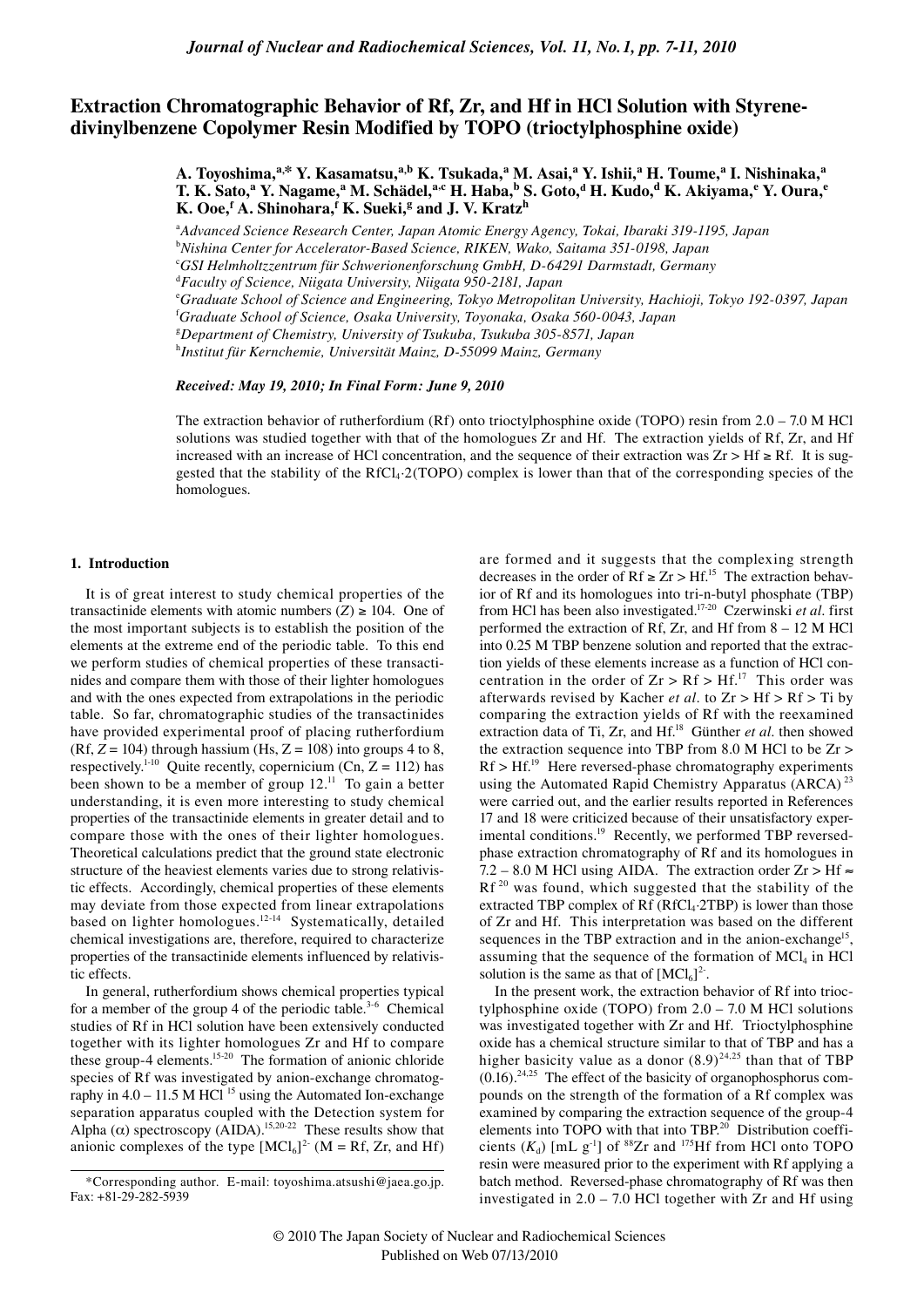AIDA.

## **2. Experimental**

**2.1. Batch experiment.** The radioisotopes  ${}^{88}Zr$  ( $T_{1/2}$  = 83.4 d) and <sup>175</sup>Hf ( $T_{1/2}$  = 70.2 d) were produced in the <sup>89</sup>Y(*p*, 2n) and  $175Lu(p, n)$  reactions, respectively, at the JAEA tandem accelerator. The produced radioisotopes were chemically separated from the target materials by an anion-exchange method<sup>15</sup> and were then stored as 11.6 M HCl solution. The concentration of the HCl solution was determined by titration with a standardized  $Na_2CO_3$  solution.

The TOPO resin was prepared by modifying a support material with TOPO dodecane solution. The support material was MCI GEL CHP20Y, a styrene-divinylbenzene copolymer with a particle size of about 30  $\mu$ m and supplied by Mitsubishi Chemical Corporation. The weighted amount of TOPO dodecane solution was mixed with the same amount of CHP20Y resin and stirred for 10 min. We precisely adjusted the weight ratio of resin to the dodecane solution to be 50%. The prepared TOPO resin was then stored in a desiccator.

The stability and uniformity of TOPO on CHP20Y was examined by measuring extraction yields of <sup>88</sup>Zr and <sup>175</sup>Hf on the TOPO resin against storage time for several days. No variation of extraction yields versus the storage time was observed for Zr and Hf, showing that the resin is satisfactorily prepared. In the batch experiment, individual portions of 10 to 100 mg of the resin and 2.0 mL of 1.0 to 11.6 M HCl solution containing 50 µL of the radiotracer solution were mixed in a polypropylene tube for 1 h at  $22 \pm 1$  °C. After centrifuging, a 1 mL aliquot was transferred to a polyethylene tube and was then subjected to γ-ray spectrometry using a Ge detector. A standard solution sample prepared by diluting 50 µL of the radiotracer solution to 1 mL with water in a polyethylene tube was assayed by γ-ray spectrometry. Control experiments were also performed to exclude adsorption of the radiotracers on the walls of the tubes. The numbers of <sup>88</sup>Zr and <sup>175</sup>Hf atoms used for each batch experiment were about  $10^9$ . The  $K_d$  is defined as  $K_d$  (mL  $g^{-1}$ ) =  $A_rV_s / A_sW_r$  with solution volume  $V_s$ , weight of dry resin  $W_r$ , and the radioactivities  $A_r$  and  $A_s$  (Bq) in the resin and solution phases, respectively.

**2.2. Production of short-lived radioisotopes.** The isotope <sup>261</sup>Rf ( $T_{1/2} = 78$  s)<sup>26</sup> was produced in the <sup>248</sup>Cm(<sup>18</sup>O, 5n) reaction at the JAEA tandem accelerator. It is important to investigate the chemical behavior of Rf together with that of the homologues under identical conditions in order to make a reliable comparison among the group-4 elements. Thus,  $^{169}$ Hf ( $T_{1/2}$  = 3.24 min) was simultaneously produced in the  $Gd(^{18}O, xn)$ reactions to monitor the chemical behavior and the yield of Hf during repetitive chromatographic experiments with Rf. The  $248$ Cm target of 540 µg cm<sup>-2</sup> thickness including Gd with a thickness of 32  $\mu$ g/cm<sup>2</sup> (the isotopic composition was 39.3%)  $^{152}Gd$ , 5.9%  $^{154}Gd$ , 16.7%  $^{155}Gd$ , 13.8%  $^{156}Gd$ , 7.7%  $^{157}Gd$ ,  $10.0\%$  <sup>158</sup>Gd, and 6.6% <sup>160</sup>Gd) was prepared by electrodeposition of a Cm compound in 2-propyl alcohol onto a  $1.80$  mg  $cm<sup>2</sup>$ beryllium backing foil. The 106.6-MeV <sup>18</sup>O projectiles passed through a 1.99 mg cm<sup>-2</sup> HAVAR vacuum window, 0.09 mg cm<sup>-2</sup> He cooling gas, and the Be backing foil before entering the target material. The beam energy in the middle of the target was 94 MeV. At this energy the excitation function of the  $^{248}$ Cm( $^{18}$ O, 5n)<sup>261</sup>Rf reaction has the maximum cross section of  $13 \pm 3$  nb.<sup>27</sup> The average beam intensity was 280 nA (particle). Under these conditions approximately 2 atoms  $min^{-1}$  of  $261Rf$ were produced.

The nuclides <sup>85</sup>Zr ( $T_{1/2}$  = 7.86 min) and <sup>169</sup>Hf were simultaneously produced in the  $<sup>nat</sup>Ge(<sup>18</sup>O, xn)$  and  $<sup>nat</sup>Gd(<sup>18</sup>O, xn)$  reac-</sup></sup> tions, respectively, to examine their elution behavior under the identical conditions as compared with <sup>261</sup>Rf. The 370  $\mu$ g cm<sup>-2</sup> thick natGd target was prepared by electrodeposition on a 2.65 mg cm<sup>-2</sup> Be backing foil. The resulting natGd target was covered by vacuum-evaporated natGe of 660 µg cm<sup>-2</sup> thickness.

Nuclear reaction products recoiling out of the target were stopped in He gas  $(\sim 10^5 \text{ Pa})$ , attached to KCl aerosols generated by sublimation of KCl powder at 640 °C, and were continuously transported to AIDA through a Teflon capillary of 2.0 mm i.d. and 25 m length at a flow rate of 2.0 L min<sup>-1</sup>. The transport efficiency of the He/KCl gas-jet system was estimated to be  $35\%$ .<sup>27</sup>

**2.3. On-line reversed-phase chromatography of <sup>261</sup>Rf, <sup>85</sup>Zr, and <sup>169</sup>Hf. The reaction products transported by the gas**jet were collected on the deposition site of AIDA for 125 s. After collection, all deposited products were dissolved with 190 µL of 11.6 M HCl solution heated in a water bath at 95  $\degree$ C and were subsequently fed onto the 1.6 mm i.d. and 7.0 mm long TOPO column at a flow rate of 700  $\mu$ L min<sup>-1</sup>. The TOPO resin used was a mixture of the same amount of CHP20Y and 0.04 M TOPO in dodecane and it was preconditioned with 190 µL of 11.6 M HCl solution. The effluent from the column was discarded. Then, 210 µL HCl with a concentration of 2.0, 3.5, 5.0, or 7.0 M, respectively, was fed into the column at a flow rate of  $700 \mu L \text{ min}^{-1}$ . The effluent was collected on a Ta disc as fraction 1. Then it was evaporated to dryness with hot He gas and a halogen heat lamp to prepare a sample for  $\alpha$ -spectrometry. Reaction products remaining on the TOPO resin were stripped from the column with  $350 \mu L$  of 2.0 M HCl at a flow rate of  $1000 \mu L \text{ min}^{-1}$ . This effluent was collected on another Ta disc and was prepared as fraction 2 by evaporation to dryness. Each Ta disc was transferred to the α-spectrometry station of AIDA equipped with eight 600 mm<sup>2</sup> passivated implanted planar silicon (PIPS) detectors. Counting efficiency and energy resolution of the detectors were 35% and about 90 keV FWHM, respectively. All events were registered event by event. After the α-particle measurement, the 493 keV γ-ray of  $169$ Hf was monitored using Ge detectors for every third pair of Ta discs to determine the extraction probability and the chemical yield. The percent extraction (*%ext*) on the resin is defined as  $\%ext = 100 A_2 / (A_1 + A_2)$  with the radioactivities  $A_1$  and  $A_2$ (Bq) in fractions 1 and 2, respectively.

In experiments with <sup>85</sup>Zr and <sup>169</sup>Hf, reaction products transported by the He/KCl gas-jet were collected on the deposition site of AIDA for 180 s. The same procedure as used in the Rf experiments was applied to Zr and Hf. The effluent was fractionated in seven aliquots which were separately collected in seven polyethylene tubes. Remaining products on the column were stripped with 350  $\mu$ L of 2.0 M HCl and were collected in a separate tube. For each tube the 416 keV and 370 keV γ-rays of 85Zr and 169Hf, respectively, were measured to obtain their elution curves. The number of  ${}^{85}Zr$  and  ${}^{169}Hf$  atoms used in the extraction chromatography was approximately  $10<sup>6</sup>$ .

#### **3. Results and Discussion**

**3.1. Batch experiment of <sup>88</sup>Zr and <sup>175</sup>Hf.** Figure 1 shows  $K_d$  values of <sup>88</sup>Zr and <sup>175</sup>Hf extracted onto the 0.1 M TOPO resin as a function of HCl concentration [HCl]. Extraction yields of  ${}^{88}Zr$  are higher than those of  ${}^{175}Hf$ . The  $K_d$  values of <sup>88</sup>Zr and <sup>175</sup>Hf increase with increasing of HCl concentration. This indicates that the formation of the extractable neutral chloride species increases through successive chloride complex formation. Figure 2 shows the variation of  $K_d$  values for Zr and Hf extraction from 4.0 and 6.0 M HCl as a function of the TOPO concentration [TOPO] on the resin which represents the concentration of TOPO in dodecane used to modify CHP20Y resin. Extraction yields of both <sup>88</sup>Zr and <sup>175</sup>Hf increase with increasing TOPO concentration; the  $log K_d$  values increase linearly with log[TOPO] with average slopes of  $2.2 \pm 0.2$  and  $2.0$  $\pm$  0.2 for <sup>88</sup>Zr and <sup>175</sup>Hf, respectively.

Based on molar ratio measurements of Zr to Cl in 3 – 6 M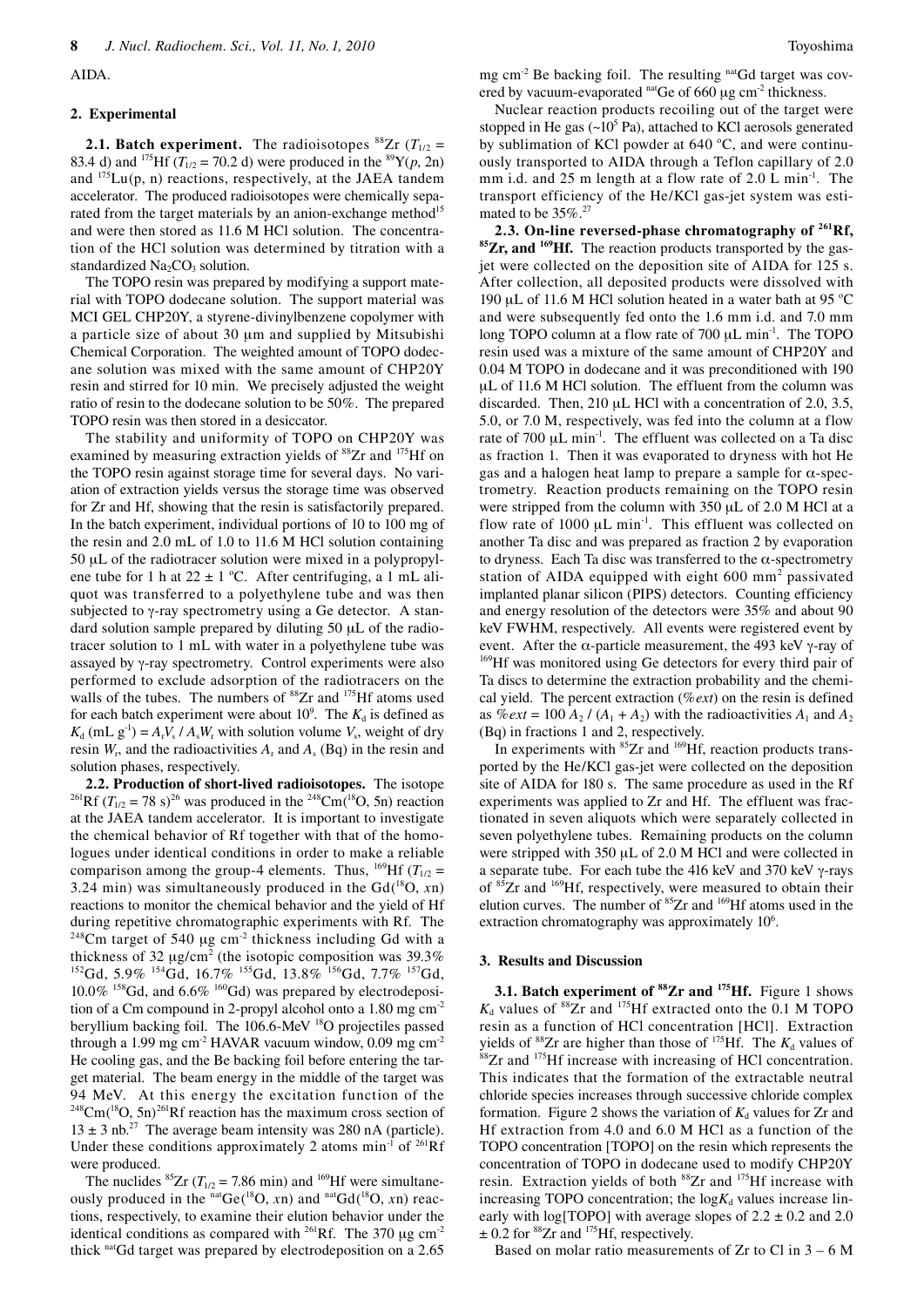

**Figure 1.** Variations of the  $K_d$  values for <sup>88</sup>Zr and <sup>175</sup>Hf on the 0.1 M TOPO resin as a function of HCl concentration.



**Figure 2.** Variations of the  $K_d$  values for <sup>88</sup>Zr and <sup>175</sup>Hf in 4.0 M and 6.0 M HCl solutions as a function of the TOPO concentration.

HCl, White and Ross found that Zr is extracted as  $ZrCl<sub>4</sub>·2(TOPO).<sup>28</sup>$  Therefore, the extraction reaction of the neutral species can be written as

$$
MCl_4 + 2TOPO \rightleftarrows MCl_4 \cdot 2(TOPO)
$$
 (1)

with the equilibrium constant *D*, where M symbols Zr and Hf. From equation 1, the relation of  $K_d$  with the concentration of TOPO is expressed as

$$
\log K_d = \log D + 2\log[\text{TOPO}].\tag{2}
$$

Thus, the slopes of  $+2$  obserbed for <sup>88</sup>Zr and <sup>175</sup>Hf in our experiment confirm that the  $MCl_4·2(TOPO)$  compound is extracted



Figure 3. Cumulative elution curves of <sup>85</sup>Zr and <sup>169</sup>Hf in 2.0, 3.5, and 5.0 M HCl (see text).

into the TOPO resin according to equation (2).

**3.2. On-line experiment of <sup>261</sup>Rf, <sup>85</sup>Zr, and <sup>169</sup>Hf. Figure 3** shows cumulative elution curves of  ${}^{85}Zr$  and  ${}^{169}Hf$  in 2.0, 3.5, and 5.0 M HCl. It is found that the extraction of  ${}^{85}Zr$  and  ${}^{169}Hf$ onto the TOPO resin increases with increasing HCl concentration. This is consistent with previous batch experiment.

Results of the reversed-phase chromatography of <sup>261</sup>Rf and 169Hf are summarized in Table 1. In a total of 936 separation cycles, 110  $\alpha$ -singles from <sup>261</sup>Rf and <sup>257</sup>No including 18  $\alpha$ - $\alpha$ pairs of <sup>261</sup>Rf and <sup>257</sup>No were detected. Before determining the  $\mathcal{C}_{\text{text}}$  values of <sup>261</sup>Rf firstly we evaluated contributions from background  $\alpha$ -singles and from <sup>257</sup>No which can be formed as the  $\alpha$ -decay product of <sup>261</sup>Rf already during the collection and the chromatographic experiment. An average background measured in a long time interval before the Rf experiment was  $3.2 \times 10^{-6}$  counts/s for each detector in the energy range of 8.00 - 8.36 MeV. The contribution of <sup>257</sup>No  $(T_{1/2} = 25 \text{ s})^{29}$  was evaluated based on calculated growth and decay of  $^{261}Rf$  and  $^{257}No$ as well as on the extraction of nobelium. Because the distribution ratios of  $Sr^{2+}$  and  $Ca^{2+}$  into TOPO from 1 to 12 M HCl are  $10^{-3}$  -  $10^{-4}$ ,<sup>30</sup> the extraction of No<sup>2+</sup> ions is negligible under our experimental conditions. Within counting statistics the measured ratio of 110 : 18 (= 6.1 : 1) between  $\alpha$ -singles and  $\alpha$ - $\alpha$ correlation pairs agrees well with the estimated value of 7 : 1. Observed decay rates of <sup>261</sup>Rf divided by the <sup>18</sup>O-beam doses and normalized with the chemical yields obtained from Hf are, within counting statistics, almost the same under all conditions, showing a good reproducibility of the chromatographic experiments. The asymmetric error limits of the %*ext* values of 261Rf were evaluated from the counting statistics of the observed α-events based on a 68% confidence level (1σ) for Poisson distributed variables.<sup>31</sup> The %*ext* values for <sup>85</sup>Zr and <sup>169</sup>Hf were evaluated from their chromatogram. Errors are standard deviations from the weighted average of the %*ext* values.

**TABLE 1: Summary of the chromatography experiment for 261Rf and 169Hf**

| HCl/M | Beam dose<br>$\times 10^{17}$ | Number of<br>Cycles | $\alpha$ -count in frac. 1 |                 | $\alpha$ -count in frac. 2 |                 | Chemical    | $\%$ ext / $\%$             |                |
|-------|-------------------------------|---------------------|----------------------------|-----------------|----------------------------|-----------------|-------------|-----------------------------|----------------|
|       |                               |                     | $\alpha$                   | $\alpha-\alpha$ | $\alpha$                   | $\alpha-\alpha$ | Yield $/$ % | $^{261}Rf$                  | $169$ Hf       |
| 2.0   | 0.54                          | 144                 | 24                         | <sub>6</sub>    |                            | $\overline{0}$  | $28 \pm 7$  | $10.2^{+8.0}$ <sub>57</sub> | $11.6 \pm 7.4$ |
| 3.5   | 1.09                          | 252                 | 24                         |                 | 12                         |                 | $28 \pm 11$ | 41.8 $*8.5$ <sub>-87</sub>  | $57.2 \pm 7.5$ |
| 5.0   | 1.27                          | 360                 | 6                          |                 | 22                         | 4               | $26 \pm 4$  | $86.3^{+4.2}$ 5.8           | $99.1 \pm 8.3$ |
| 7.0   | 0.57                          | 180                 |                            | 0               | 18                         |                 | $34 \pm 2$  | $95.3^{+4.0}$               | $99.5 \pm 6.4$ |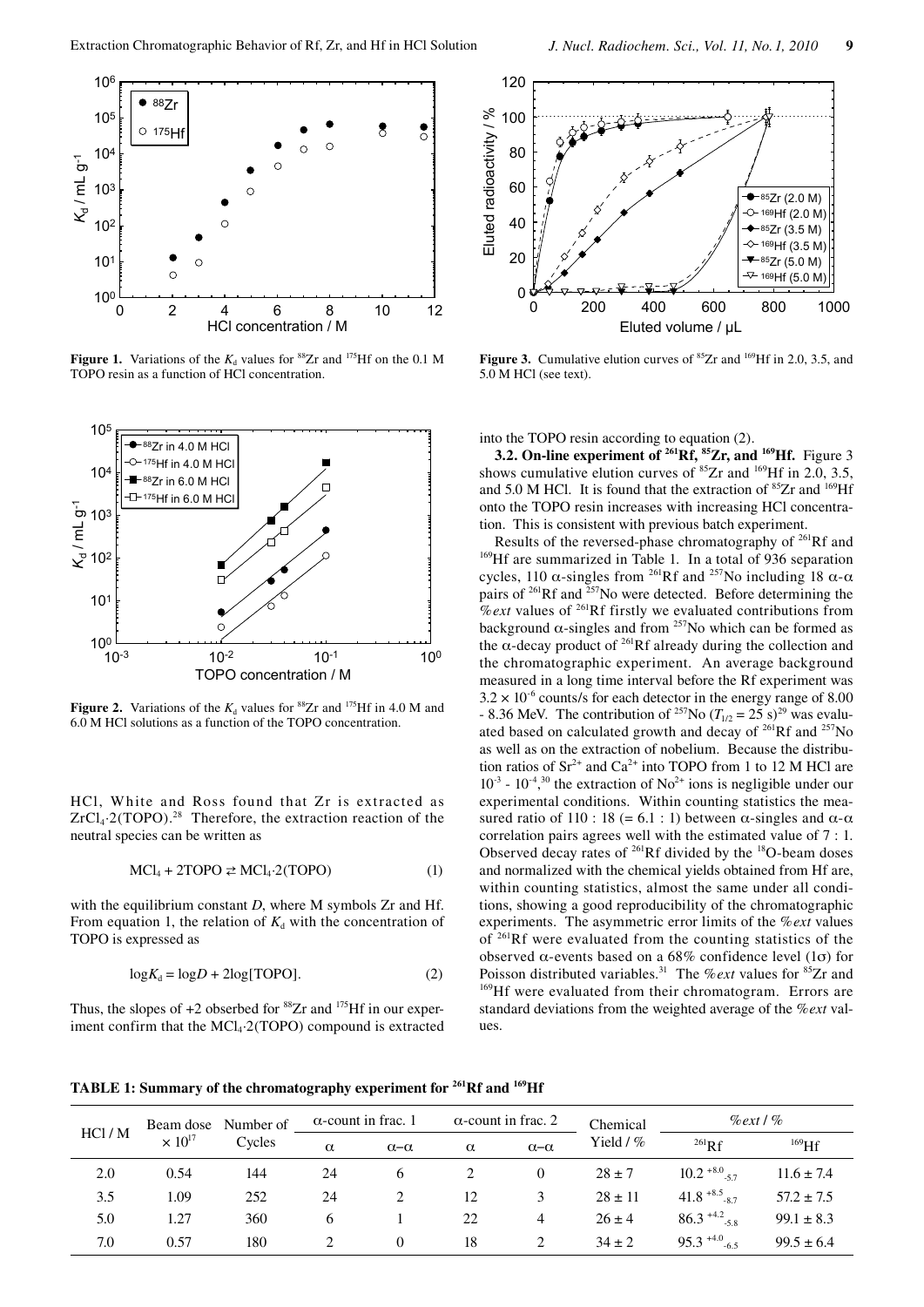

**Figure 4.** Variations of percent extraction (*%ext*) values of <sup>261</sup>Rf, <sup>85</sup>Zr, and <sup>169</sup>Hf on 0.04 M TOPO as a function of HCl concentration. The Cm/Gd and Ge/Gd represent the targets used for producing  $^{261}$ Rf/<sup>169</sup>Hf and  $^{85}Zr/^{169}$ Hf, respectively.

Figure 4 shows %*ext* values of <sup>261</sup>Rf, <sup>85</sup>Zr, and <sup>169</sup>Hf onto 0.04 M TOPO resin as a function of HCl concentration. The %*ext* values of 261Rf and 169Hf, simultaneously produced with a mixed Cm/Gd target, are depicted by closed circles and closed squares, respectively, while those of <sup>85</sup>Zr and <sup>169</sup>Hf, obtained with a mixed Ge/Gd target, are shown by open triangles and open squares, respectively. The extraction yield of Rf increases with increasing HCl concentration between 2.0 and 7.0 M similar to the behavior of Zr and Hf. The extraction of Rf as well as Zr and Hf into TOPO occurs at lower concentrations of HCl as compared with the extraction into TBP ( $> 7$  M HCl).<sup>17-20</sup> This is due to the higher basicity of TOPO compared to TBP. Extraction probabilities of Rf into TOPO are nearly the same as or slightly lower than those of Hf and are clearly lower than those of Zr. The extraction order is  $Zr > Hf \geq Rf$ , which is a similar trend as the one observed previously in TBP.<sup>20</sup> The similar extraction behavior of Rf to that of Zr and Hf suggests that Rf is also extracted as  $RfCl<sub>4</sub>·2(TOPO)$  through the same extraction reaction equation (1) as those of Zr and Hf.

Assuming that the formation sequence of extractable tetrachloride complexes of Rf, Zr, and Hf in HCl solution is the same as that of the hexachlorides  $(Rf > Zr > Hf)^{15}$  previously demonstrated from the anion-exchange<sup>15</sup> and EXAFS studies,  $32$ the stability of the TOPO complex of  $Rf (RfCl<sub>4</sub>·2TOPO)$  is lower than those of the Zr and Hf complexes, which is the same trend as that observed in the TBP extraction. Therefore, no significant difference in the relative stabilities of the extracted complexes of these group-4 elements is observed between the formation of TBP and TOPO complexes. This indicates that the extraction sequences between Rf, Zr, and Hf from HCl solution into TBP and TOPO do not strongly depend on the basicity of the extractant.

#### **4. Conclusion**

The extraction probabilities of Rf into TOPO from 2.0 to 7.0 M HCl solution increased with an increase of HCl concentration and the extraction order of the group-4 elements Rf, Zr, and Hf into TOPO was  $Zr > Hf \geq Rf$ . This suggests that the stability of the RfCl4·2(TOPO) complex is lower than that of the corresponding species of Zr and Hf. A basicity effect in the formation of TOPO and TBP complexes was not observed in the extraction sequence among Rf, Zr, and Hf in HCl.

**Acknowledgement.** The authors express their gratitude to the crew of the JAEA tandem accelerator for their invaluable assistance in the course of these experiments. This work was

supported in part by the JAEA-University Collaboration Research Project and the Program on the Scientific Cooperation between JAEA and GSI in Research and Development in the Field of Ion Beam Application.

### **References**

- (1) *The Chemistry of Superheavy Elements* (Schädel, M., ed.). Kluwer Academic Publishers, Dordrecht, 2003.
- (2)M. Schädel, Angew. Chem. Int. Ed. **45**, 368 (2006).
- (3)R. Silva, J. Harris, M. Nurmia, K. Eskola, and A. Ghiorso, Inorg. Nucl. Chem. Lett. **6**, 871 (1970).
- (4)I. Zvára, V. Z. Belov, L. P. Chelnokov, V. P. Domanov, M. Hussonois, Yu. S. Korotkin, V. A. Schegolev, and M. R. Shalayevsky, Inorg. Nucl. Chem. Lett. **7**, 1109 (1971).
- (5)I. Zvara, V. Z. Belov, V. P. Domanov, and M. R. Shalaevskii, Sov. Radiochem. **18**, 328 (1976).
- (6)E. K. Hulet, R. W. Rougheed, J. F. Wild, J. H. Landrum, J. M. Nitschke, and A. Ghiorso, J. Inorg. Nucl. Chem. **42**, 79 (1980).
- (7) K. E. Gregorich, R. A. Henderson, D. M. Lee, M. J. Nurmia, R. M. Chasteler, H. L. Hall, D. A. Bennett, C. M. Gannett, R. B. Chadwick, J. D. Leyba, D. C. Hoffman, and G. Herrmann, Radiochim. Acta **43**, 223 (1988).
- (8)M. Schädel, W. Brüchle, R. Dressler, B. Eichler, H. W. Gäggeler, R. Günther, K. E. Gregorich, D. C. Hoffman, S. Hübener, D. T. Jost, J. V. Kratz, W. Paulus, D. Schumann, S. Timokhin, N. Trautmann, A. Türler, G. Wirth, and A. Yakuschev, Nature **388**, 55 (1997).
- (9)R. Eichler, W. Brüchle, R. Dressler, Ch. E. Düllmann, B. Eichler, H. W. Gäggeler, K. E. Gregorich, D. C. Hoffman, S. Hübener, D. T. Jost, U. W. Kirbach, C. A. Laue, V. M. Lavanchy, H. Nitsche, J. B. Patin, D. Piguet, M. Schädel, D. A. Shaughnessy, D. A. Strellis, S. Taut, L. Tobler, Y. S. Tsyganov, A. Türler, A. Vahle, P. A. Wilk, and A. B. Yakushev, Nature **407**, 63 (2000).
- (10)Ch. E. Düllmann, W. Brüchle, R. Dressler, K. Eberhardt, B. Eichler, R. Eichler, H. W. Gäggeler, T. N. Ginter, F. Glaus, K. E. Gregorich, D. C. Hoffman, E. Jäger, D. T. Jost, U. W. Kirbach, D. M. Lee, H. Nitsche, J. B. Patin, V. Pershina, D. Piguet, Z. Qin, M. Schädel, B. Schausten, E. Schimpf, H. -J. Schött, S. Soverna, R. Sudowe, P. Thörle, S. N. Timokhin, N. Trautmann, A. Türler, A. Vahle, G. Wirth, A. B. Yakushev, and P. M. Zielinski, Nature **418**, 859 (2002).
- (11)R. Eichler, N. V. Aksenov, A. V. Belozerov, G. A. Bozhikov, V. I. Chepigin, S. N. Dmitriev, R. Dressler, H. W. Gäggeler, V. A. Gorshkov, F. Haenssler, M. G. Itkis, A. Laube, V. Ya, Lebedev, O. N. Malyshev, Yu. Ts. Oganessian, O. V. Petrushkin, D. Piguet, P. Rasmussen, S. V. Shishkin, A. V. Shutov, A. I. Svirikhin, E. E. Tereshatov, G. K. Vostokin, M. Wegrzecki, and A. V. Yeremin, Nature **447**, 72 (2007).
- (12)B. Fricke and W. Greiner, Phys. Lett. B **30**, 317 (1969).
- (13)B. Fricke and J. T. Waber, Actinides Rev. **1**, 433 (1971).
- (14)E. E. Johnson and B. Fricke, J. Phys. Chem. **95**, 7082 (1991).
- (15)H. Haba, K. Tsukada, M. Asai, S. Goto, A. Toyoshima, I. Nishinaka, K. Akiyama, M. Hirata, S. Ichikawa, Y. Nagame, Y. Shoji, M. Shigekawa, T. Koike, M. Iwasaki, A. Shinohara, T. Kaneko, T. Maruyama, S. Ono, H. Kudo, Y. Oura, K. Sueki, H. Nakahara, M. Sakama, A. Yokoyama, J. V. Kratz, M. Schädel, and W. Brüchle, J. Nucl. Radiochem. Sci. **3**, 143 (2002).
- (16)K. R. Czerwinski, K. E. Gregorich, N. J. Hannink, C. D. Kacher, B. A. Kadkhodayan, S. A. Kreek, D. M. Lee, M. J. Nurmia, A. Türler, G. T. Seaborg, and D. C. Hoffman, Radiochim. Acta **64**, 23 (1994).
- (17)K. R. Czerwinski, C. D. Kacher, K. E. Gregorich, T. M. Hamilton, N. J. Hannink, B. A. Kadkhodayan, S. A. Kreek, D. M. Lee, M. J. Nurmia, A. Türler, G. T. Seaborg, and D.